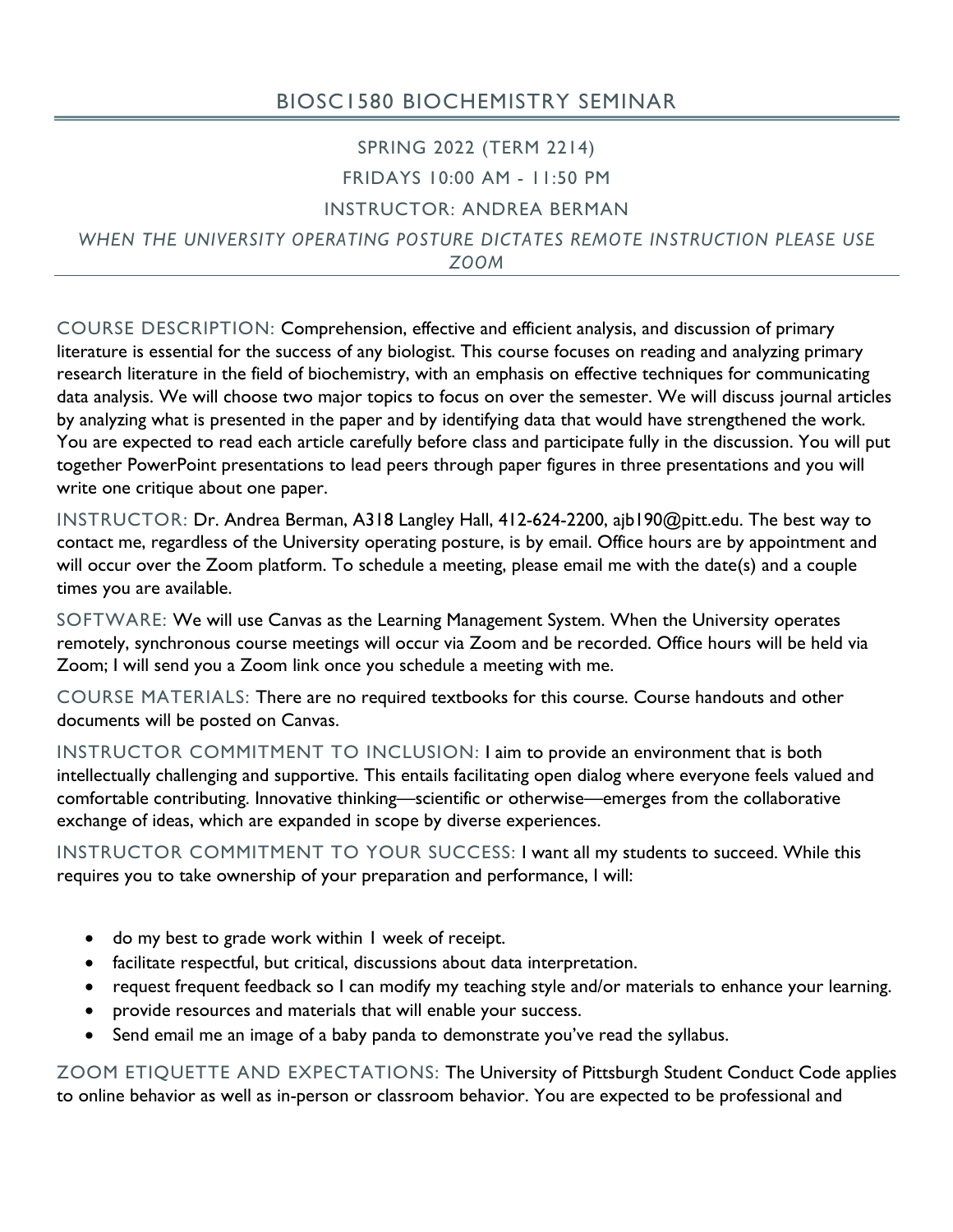respectful when attending class on Zoom. The following are class policies for our meetings with Zoom. All students are expected to adhere to the policies.

- Sign in with your first name and last name.
	- o Exception: If you do not have access to a computer or smartphone with internet access, call into class using a landline phone. This is not optimal; please try to locate an internetenabled device to use for class.
- Please turn off notifications from other apps on your device while you are in class.
- Video: Please turn on your video when possible. Since this is a discussion-based seminar, it will mimic an in-person experience more closely.
	- o Exceptions:
		- If you have limited internet bandwidth or no webcam, it is ok to not use video.
		- § If you're unable to find an environment without a lot of visual distractions, it is also ok to turn off your video.
- Audio: Please mute your microphone when you are not talking.

CLASS PARTICIPATION: You will be expected to participate in the discussion of the journal articles. Each student will give three presentations: two short ones (describe ~one figure) and one longer one (describe 2-3 figures). This will include describing the hypotheses tested, techniques used, results, figures and tables, and conclusions drawn from these results. All students are expected to ask relevant questions or provide alternative interpretations to the speakers most days. Two students will be assigned as moderators who will keep the discussion going by preparing questions themselves.

GUIDELINES FOR SELECTING A PAPER FOR MEETINGS 9-14: Papers should be current or seminal primary literature and related to the topics that we have chosen for the course. The following journals are recommended as sources of papers: Nature Structure Molecular Biology, PNAS, Molecular Cell, JBC, JMB, Science, eLIFE, RNA, Nucleic Acids Research, or Nature. You must email the instructor your article (link or PDF) at least one week prior to your assigned presentation—this means two Thursdays before your presentation; your article must be approved by the instructor because there will not be time for you to carefully go through every figure and supplemental figure during the discussion; the instructor will advise on which figures you should cover. Use Pubmed or journal websites to download articles. You might need to log into the library system through Pitt to access articles. Under NO circumstances should you pay for articles. Repeat: DO NOT PAY FOR ARTICLES!

#### GRADING:

| PRESENTATIONS (50 POINTS)                                              |                                                                    |
|------------------------------------------------------------------------|--------------------------------------------------------------------|
| Group paper presentation                                               | 10 points per person $\times$ 2 [2 for slides, 8 for preparedness] |
| Individual paper presentation                                          | 30 points [10 for slides, 20 for preparedness]                     |
| <b>PARTICIPATION (40 POINTS)</b>                                       |                                                                    |
| Attendance                                                             | 30 points (3 points/class for 10 classes)                          |
| Moderating                                                             | 10 points                                                          |
| <b>WRITTEN ASSIGNMENT (10 POINTS)</b>                                  |                                                                    |
| 2-pg critique of paper discussed<br>when you are assigned as moderator | 10 points (due 2 weeks after discussion)                           |

AT LEAST 70 POINTS OUT OF THE 100 POINTS ARE REQUIRED FOR A C IN THE COURSE.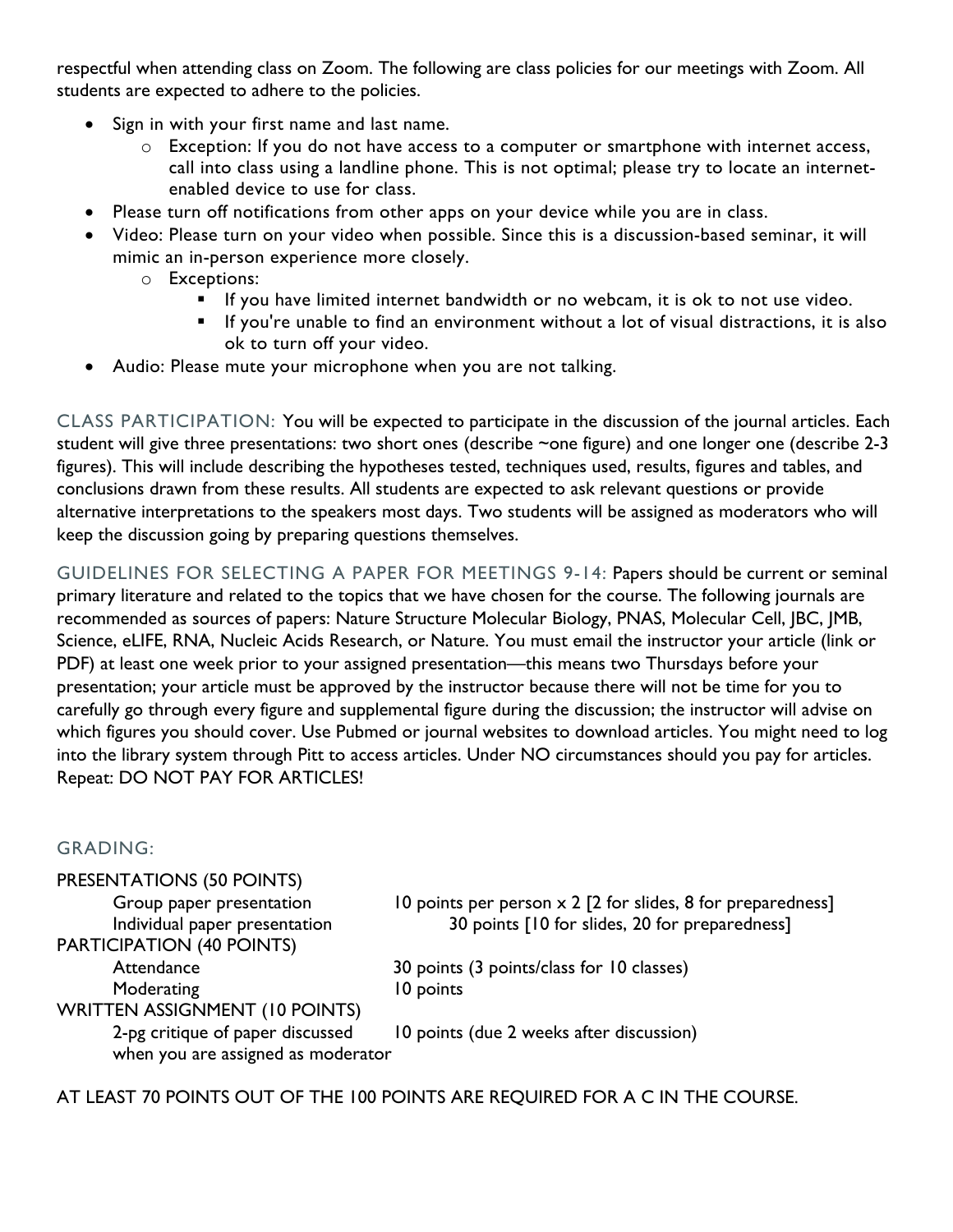WRITTEN ASSIGNMENT: You will write a 1–2-page critique of the paper you moderate. Please use 12-point font, regular 1" margins, and double spacing. 2 pages is the most that will be graded; don't be afraid to write concisely because it is possible to accomplish all the requested items in 1 page.

This critique should include three things: (1) an introductory paragraph describing the hypothesis of the paper and how it fits into the broader context, the general techniques employed in the study, and the main conclusion. (2) Identify which experiment you feel is the most important for the main conclusion and describe why you believe this. (3) Describe either: (a) the next study that should follow this one or (b) provide detailed description of major problems with the paper. If you have space for both, you may include both. YOU MAY WORK ON THIS WITH THE OTHER PERSON ASSIGNED TO THIS PAPER. In this case, you will both receive the same score for the one document.

LATE POLICY FOR WRITTEN ASSIGNMENT: Maximum points available to the student will be reduced by 1 point for each 24-hour period following assignment deadline.

ATTENDANCE: Because of the nature of the seminar, you are expected to attend class synchronously. All discussions will be recorded for your review and for students who are unable to attend synchronously. These recordings will be available on Canvas and are only for use by students in this course during this term.

You are expected to attend as many classes as possible. Assignments missed due to emergency situations (illness, serious injury, or death in your family) will be considered on an individual basis. Requests for an extension must be submitted by email. Work must be made up within one week of the missed due date. If a conflict arises with the date of your presentations, you must arrange with a classmate to swap the date of your presentation. Please inform the instructor by email (and cc the person who as agreed to switch with you) if you switch presentation dates with a classmate.

ACADEMIC INTEGRITY POLICY: Cheating/plagiarism will not be tolerated. Students suspected of violating the University of Pittsburgh Policy on Academic Integrity (http://www.as.pitt.edu/faculty/policy/integrity.html) will be required to participate in the outlined procedural process as initiated by the instructor. Violation of the Academic Integrity Code requires the instructor to submit an Academic Integrity Violation Report to the Dean's Office.

Any attempt to submit work that is not the student's own work is a violation of academic integrity. If a writing assignment contains evidence of plagiarism, the level of severity will determine whether the sanction is an F in the course, a 0 score on the assignment, or partial credit on the assignment. A second academic integrity offense in the course will result in an automatic grade of F.

TURNITIN: students agree that by taking this course all required assignments may be subject to submission for textual similarity review to turnitin.com for the detection of plagiarism. All submitted papers will be included as source documents in the turnitin.com reference database solely for the purpose of detecting plagiarism of such papers. Use of turnitin.com page service is subject to the usage policy and privacy pledge posted on the turnitin.com site.

E-MAIL: I may send out an e-mail notice using the University e-mail addresses available through Canvas.

Each student is issued a University e-mail address (username@pitt.edu) upon admittance. This e-mail address may be used by the University for official communication with students. Students are expected to read e-mail sent to this account on a regular basis. Failure to read and react to University communications in a timely manner does not absolve the student from knowing and complying with the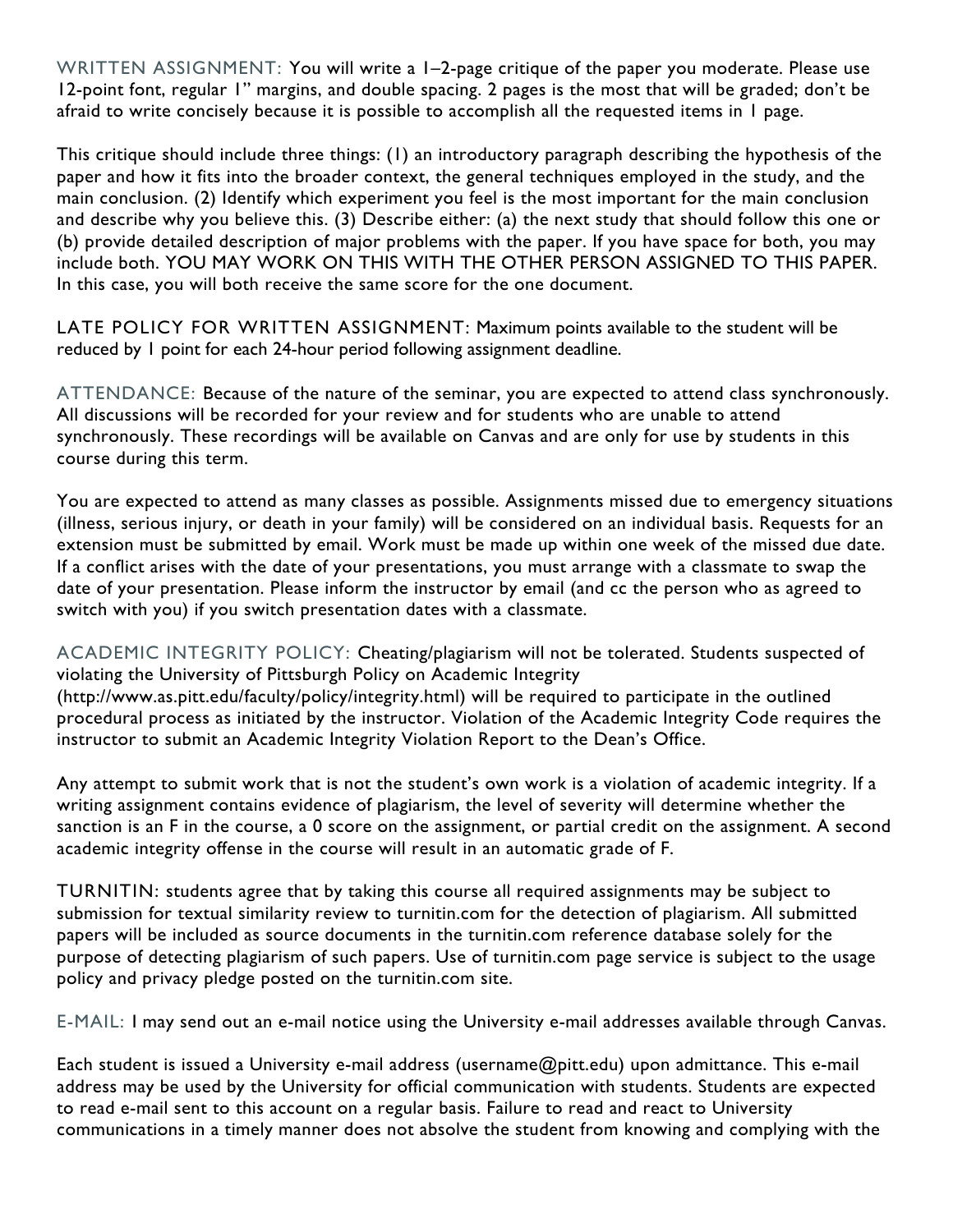content of the communications. Students that choose to forward their e-mail from their pitt.edu address to another address do so at their own risk. If e-mail is lost because of forwarding, it does not absolve the student from responding to official communications sent to their University e-mail address.

DISABILITY RESOURCE SERVICES: If you have a disability for which you are or may be requesting an accommodation, you are encouraged to contact both your instructor and the Office of Disability Resources and Services, 140 William Pitt Union, 412-648-7890, as early as possible in the term. Disability Resources and Services will verify your disability and determine reasonable accommodations for this course.

*TO ENSURE THE FREE AND OPEN DISCUSSION OF IDEAS, STUDENTS MAY NOT RECORD CLASSROOM DISCUSSIONS WITHOUT THE ADVANCE WRITTEN PERMISSION OF THE*  INSTRUCTOR, AND ANY SUCH RECORDING PROPERLY APPROVED IN ADVANCE CAN BE USED *SOLELY FOR THE STUDENT'S OWN PRIVATE USE.*

*ALL HANDOUTS AND CANVAS POSTINGS BY THIS INSTRUCTOR ARE THE PROPERTY OF THE UNIVERISTY OF PITTSBURGH (UNLESS OTHERWISE STATED), AND ARE NOT FOR SALE OR DISSEMINATION*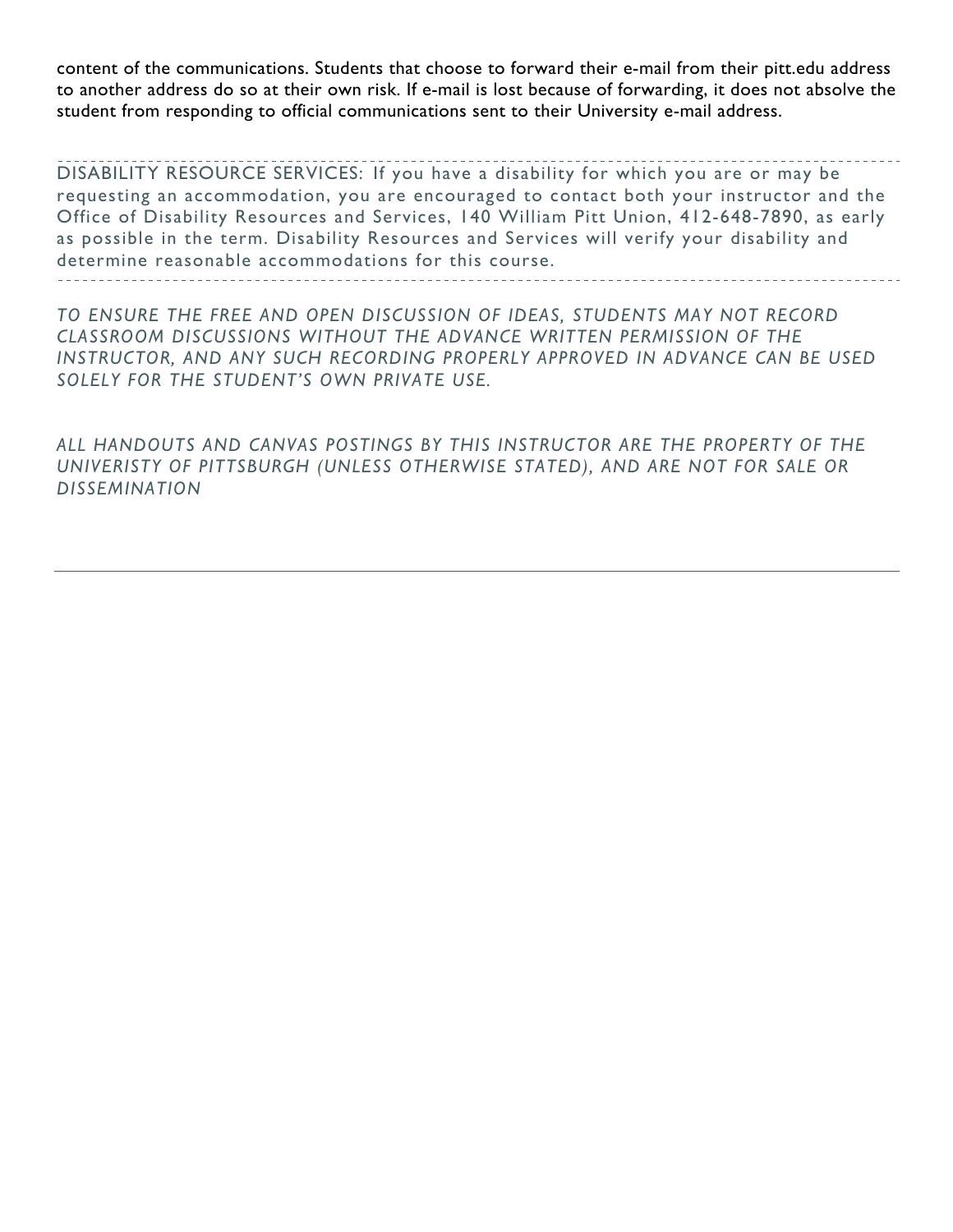## VERSION: 31-DEC-21

|                               | <b>DATE</b>                         | <b>TOPIC</b>                                                                | <b>ITEMS DUE</b>                                                                                           | <b>NOTES</b>                                                                           |
|-------------------------------|-------------------------------------|-----------------------------------------------------------------------------|------------------------------------------------------------------------------------------------------------|----------------------------------------------------------------------------------------|
|                               | 1/14                                | Course introduction<br>Pick topics for course<br>Reading primary literature | Think of some topics in biochemistry<br>that you would like to learn more<br>about<br>Complete Google form | AB to assemble<br>groups based on<br>interests and<br>assign<br>moderators<br>randomly |
| $\overline{2}$                | 1/21<br><b>TOPIC I</b>              | Article I (led by<br>instructor)                                            | Read journal article I<br>Come prepared with questions                                                     |                                                                                        |
| 3                             | 1/28<br><b>TOPIC I</b>              | Article 2 (groups A & B)                                                    | Read article 2<br>Come prepared with questions                                                             |                                                                                        |
| $\overline{4}$                | 2/4<br><b>TOPIC I</b>               | Article 3 (groups C & D)                                                    | Read article 3<br>Come prepared with questions                                                             |                                                                                        |
| 5                             | 2/11<br><b>TOPIC I</b>              | Article 4 (groups E & F)                                                    | Read article 4<br>Come prepared with questions                                                             |                                                                                        |
| 6                             | $\overline{2/18}$<br><b>TOPIC I</b> | Article 5 (groups A & B)<br>Moderated by I student                          | Read article 5<br>Come prepared with questions                                                             |                                                                                        |
| $\overline{7}$                | 2/25<br><b>TOPIC I</b>              | Article 6 (groups C & D)<br>Moderated by 2 students                         | Read article 6<br>Come prepared with questions                                                             |                                                                                        |
| 8                             | 3/4<br><b>TOPIC I</b>               | Article 7 (groups E & F)<br>Moderated by 2 students                         | Read article 7<br>Come prepared with questions                                                             | Groups A & B:<br>send paper to AB<br>by $3/3$                                          |
| <b>SPRING</b><br><b>BREAK</b> | 3/11                                |                                                                             |                                                                                                            |                                                                                        |
| 9                             | 3/18<br><b>TOPIC 2</b>              | Article 8 (group A)<br>Moderated by 2 students                              | Read article 8<br>Come prepared with questions                                                             | Group C: send<br>paper to AB by<br>3/17                                                |
| 10                            | $3/25$<br><b>TOPIC 2</b>            | Article 9 (group B)<br>Moderated by 2 students                              | Read article 9<br>Come prepared with questions                                                             | Group D: send<br>paper to AB by<br>$3/24$                                              |
| $\mathsf{I}$                  | 4/1<br><b>TOPIC 2</b>               | Article 10 (group C)<br>Moderated by 2 students                             | Read article 10<br>Come prepared with questions                                                            | Group E: send<br>paper to AB by<br>3/31                                                |
| 12                            | 4/8<br><b>TOPIC 2</b>               | Article II (group D)<br>Moderated by 2 students                             | Read article 11<br>Come prepared with questions                                                            | Group F: send<br>paper to AB by<br>4/7                                                 |
| 13                            | 4/15<br><b>TOPIC 2</b>              | Article 12 (group E)                                                        | Read article 12<br>Come prepared with questions                                                            |                                                                                        |
| 4                             | 4/22<br><b>TOPIC 2</b>              | Article 13 (group F)                                                        | Read article 13<br>Come prepared with questions                                                            |                                                                                        |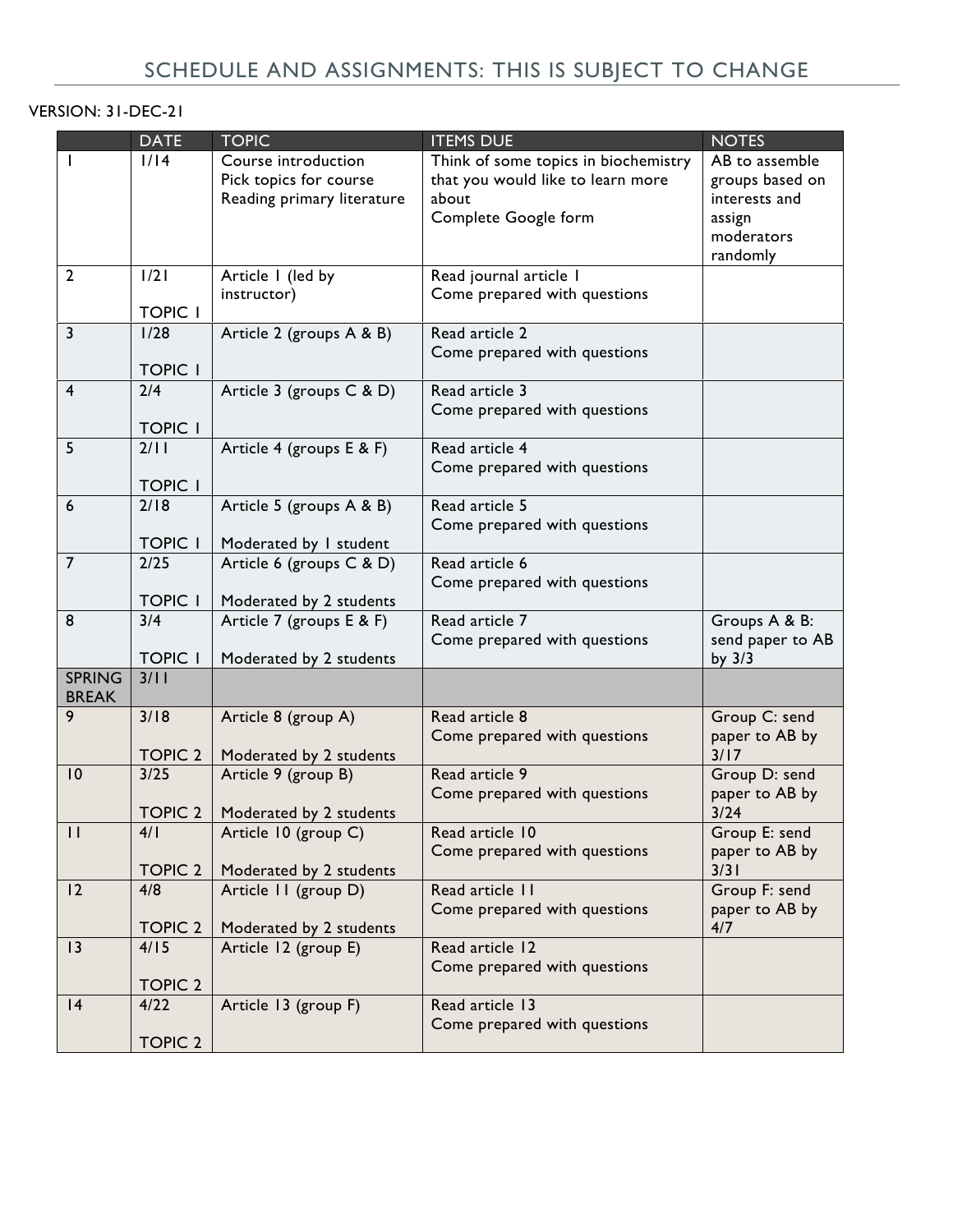### **BIOSC1581 Communicating in the Biological Sciences**

Spring 2022 (Term 2224) Fridays 12:00 pm – 12:50 pm When the University operating posture dictates remote instruction, please use Zoom

**Instructor:** Dr. Andrea Berman, A318 Langley Hall, 412-624-2200, ajb190@pitt.edu. The best way to contact me, regardless of the University operating posture, is by email. Office hours are by appointment and will occur over the Zoom platform. To schedule a meeting, please email me with the date(s) and a couple times you are available.

**Course Description and objectives:** Professional biologists—including health care providers, academic, industrial, and government researchers and scientists, policy advisors, teachers at all levels, some attorneys, and more—must communicate through oral and written means daily. The main goal of this course is help you build your communication skillset for biology using the following objectives:

- Identify how and why scientific writing differs from professional writing in other disciplines
- Learn to recognize the patterns in written English that help or impede communication
- Search, read, and analyze scientific literature
- Use your accumulated biology knowledge to synthesize a written review of a biological topic
- Present your review in an oral presentation
- Recognize how your presentation must change depending upon audience and communication medium
- Constructively assess the effectiveness of other people's written and oral communication, as well as your own

**Software for the course:** We will be using Canvas as the Learning Management System. When the University operates remotely, synchronous course meetings will occur via Zoom and be recorded. Office hours will be held via Zoom. We will use EndNote software for reference organization. Please download the software for free at my.Pitt.edu through the Software Download Service. For help navigating Endnote: http://pitt.libguides.com/ content.php?pid=353128.

**Course Materials:** There are no required textbooks for this course. Course handouts and other documents will be posted on Canvas.

**Zoom etiquette and expectations:** The University of Pittsburgh Student Conduct Code applies to online behavior as well as in-person or classroom behavior. You are expected to be professional and respectful when attending class on Zoom. The following are class policies for our meetings with Zoom. Please read carefully. All students are expected to adhere to the policies.

- 1. Sign in with your first name and last name.
- 2. Please turn off notifications from other apps on your device while you are in class.
- 3. Video: Please turn on your video when possible. Since this is a discussion-based seminar, it will mimic an in-person experience more closely.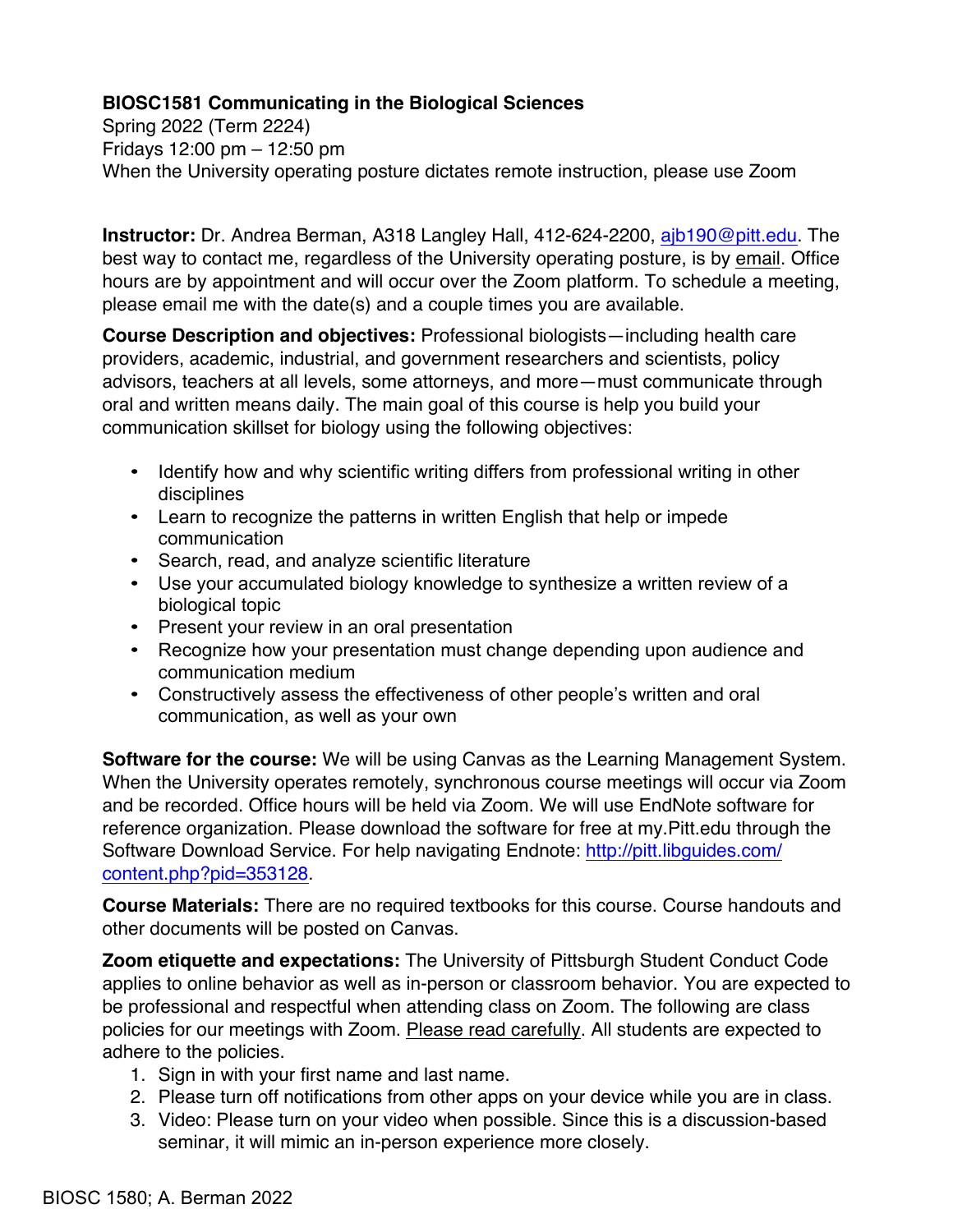Exceptions:

- a. If you have limited internet bandwidth or no webcam, it is ok to not use video.
- b. If you're unable to find an environment without a lot of visual distractions, it is also ok to turn off your video.
- 2. Audio: Please mute your microphone when you are not talking.

**Class participation:** Discussion is a critical part of the writing process. As such, interactive class meetings are the cornerstone of the process and essential to your success in the course. Please be prepared to discuss your ideas with the class. This includes respectful debate and critique. Twenty-four points of your final grade are based on attendance and participation. Excused absences will only be granted for extenuating circumstances (death in the family or severe illness). Failure to participate in peer review and class discussions will also result in a loss of participation points.

**Assignments:** Unless otherwise noted, assignments are due at the beginning of class on the specified class day. Assignments turned in after 12:15 pm will be considered late. The final paper is due on Tuesday, May 3, 2022, by 5 pm. The maximum points possible for each assignment will be reduced 10% per 24-hour period following assignment due dates.

| <b>Assignment</b>                            | <b>Points</b><br>possible |
|----------------------------------------------|---------------------------|
| <b>Primary Literature Assignment</b>         | 10                        |
| <b>Major &amp; Minor Premises</b>            | 10                        |
| Figures & Figure Legends                     | 10                        |
| Introduction                                 | 15                        |
| Body & Revised Figure Legends                | 15                        |
| Abstract, Conclusion, & Revised Introduction | 15                        |
| <b>PowerPoint Assignment</b>                 | 10                        |
| <b>Practice Oral Presentation</b>            | 10                        |
| <b>Final Oral Presentation</b>               | 30                        |
| <b>Final Review Article</b>                  | 30                        |
| Peer review                                  | 10                        |
| Attendance and Participation                 | 14                        |
| TOTAL                                        | 179                       |

**Grading:** Grades will be determined in the following manner:

Grading Scale

Final letter grades are determined on a straight scale as follows:

A range: >90% of total points

B range: 80-89% of total points

C range: 70-79% of total points

D range: 60-69% of total points

F grade assigned if fewer than 60% of the points have been earned.

Note: You must earn a grade of C (not C-) or better for the 2 credits of this course to count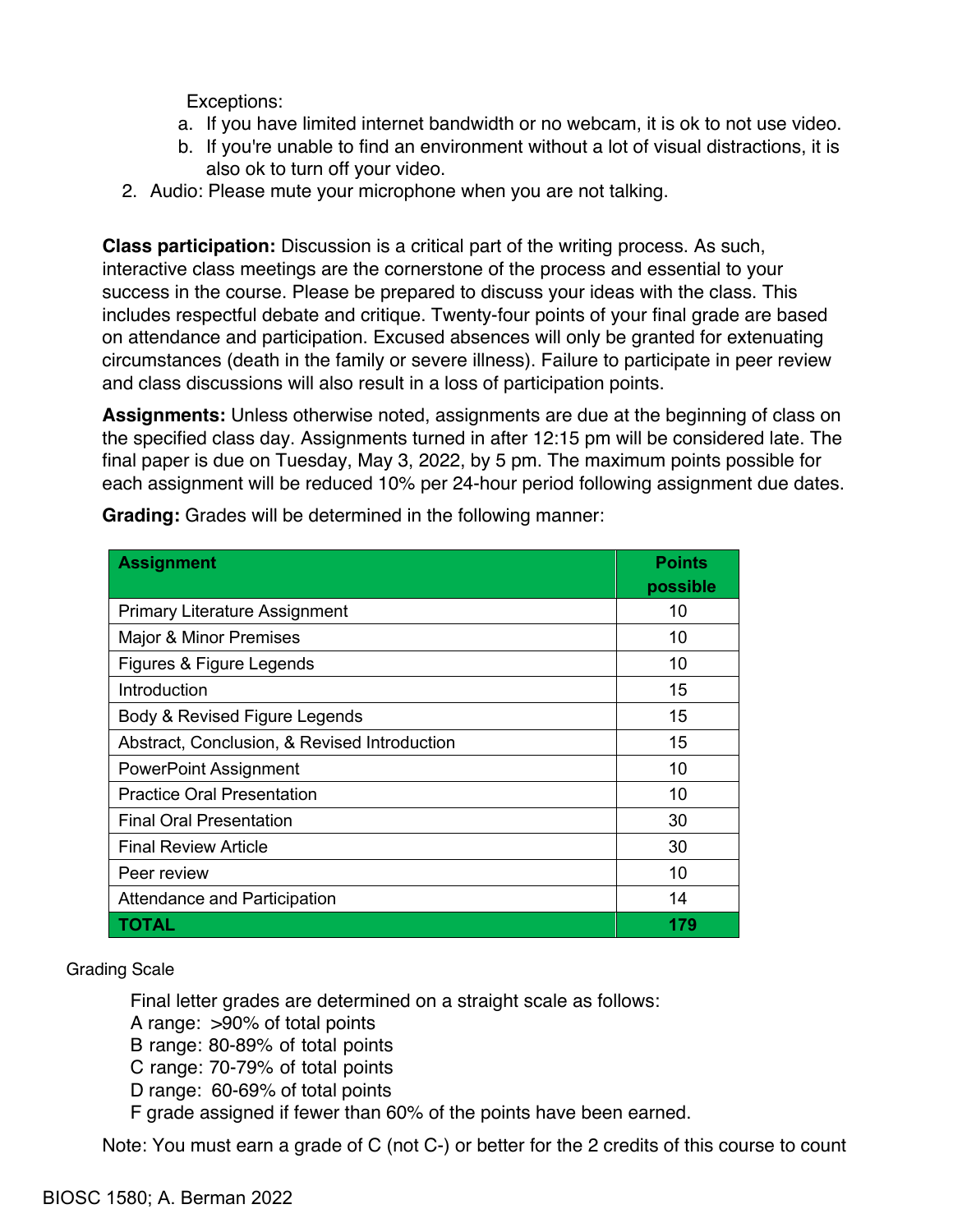toward the elective credits required for the Biological Sciences major. If you pass this course with less than a C, the 2 credits will only count toward the University's requirement that you have completed a writing intensive course in your major discipline. Final grades are not subject to negotiation.

**Missed class:** Because of the nature of the course, you are expected to attend class synchronously. All discussions will be recorded for your review and for students who are unable to attend synchronously. These recordings will be available on Canvas and are only for use by students in this course during this term.

You are expected to attend every class. Assignments missed due to emergency situations (illness, serious injury, or death in your immediate family) will be considered on an individual basis. Requests for an extension must be submitted by email. Depending on which class you miss, you might be required to meet with the instructor over Zoom to discuss the work you miss. Work must be made up within one week of posted deadlines. If a conflict arises with the date of your presentations, you must arrange with a classmate to swap the date of your presentation. Please inform the instructor by email and cc your classmate if you switch presentation dates with someone.

**Academic Integrity Policy:** Cheating/plagiarism will not be tolerated. Students suspected of violating the University of Pittsburgh Policy on Academic Integrity (http://www.as.pitt.edu/faculty/policy/integrity.html) will be required to participate in the outlined procedural process as initiated by the instructor.

Violation of the Academic Integrity Code requires the instructor to submit an Academic Integrity Violation Report to the Dean's Office.

Any attempt to submit work that is not the student's own work is a violation of academic integrity. If a writing assignment contains evidence of plagiarism, the level of severity will determine whether the sanction is an F in the course, a 0 score on the assignment, or partial credit on the assignment. **A second academic integrity offense in the course will result in an automatic grade of F.**

The course materials made available to you are the intellectual property of me and/or Dr. Erica McGreevy. You are welcome to use the materials provided for your own private use. You may not reproduce the course materials in any way. Posting the materials to ANY website without written permission is a violation of the academic integrity code. This includes all note-sharing websites.

**Turnitin:** Students agree that by taking this course all required assignments may be subject to submission for textual similarity review to Turnitin.com for the detection of plagiarism. All submitted papers will be included as source documents in the Turnitin.com reference database solely for the purpose of detecting plagiarism of such papers. Use of Turnitin.com page service is subject to the Usage Policy and Privacy Pledge posted on the Turnitin.com site.

**E-mail:** I may send out an e-mail notice using the University e-mail addresses available through Canvas.

Each student is issued a University e-mail address (username@pitt.edu) upon admittance. This e-mail address may be used by the University for official communication with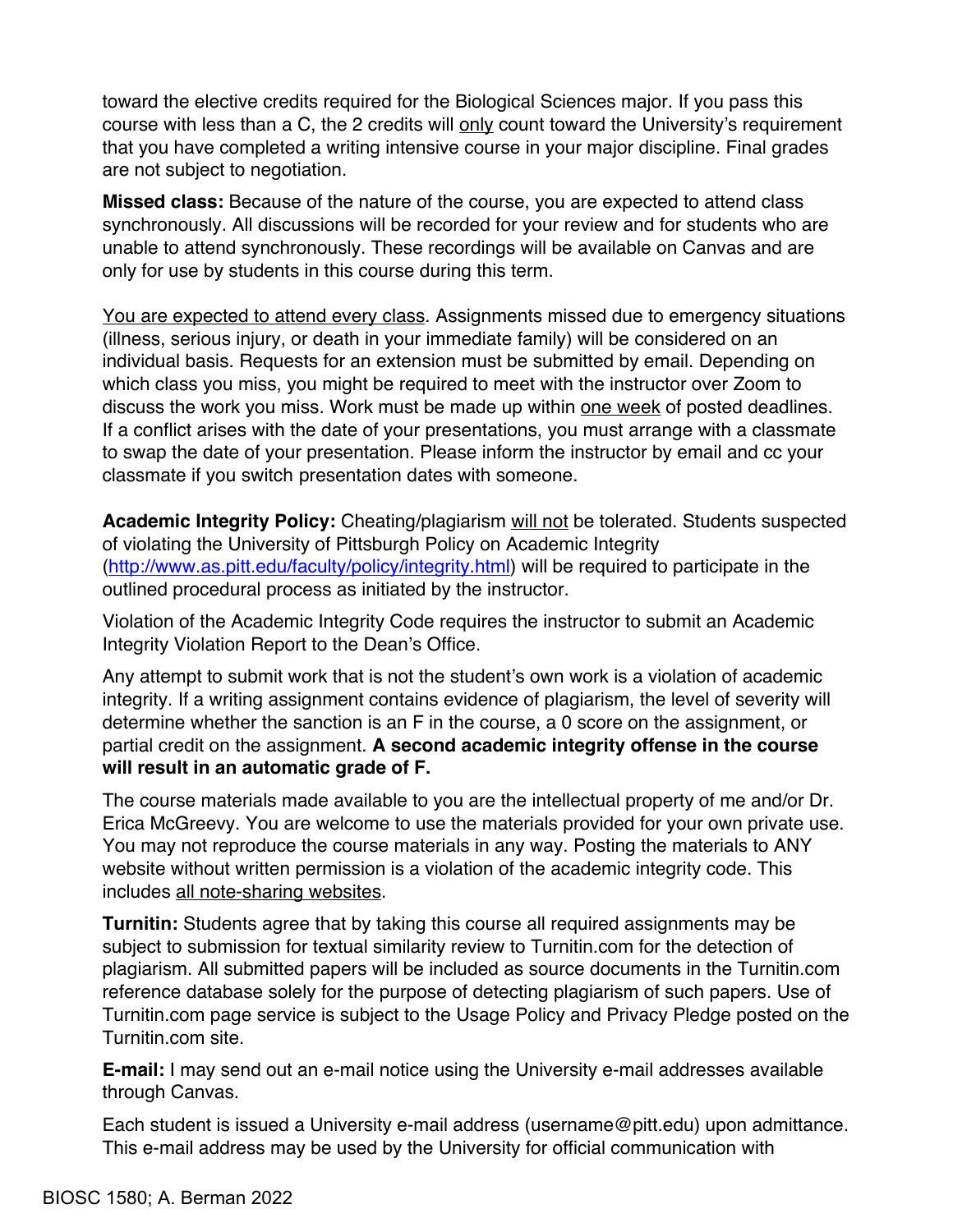students. Students are expected to read e-mail sent to this account on a regular basis. Failure to read and react to University communications in a timely manner does not absolve the student from knowing and complying with the content of the communications. Students that choose to forward their e-mail from their pitt.edu address to another address do so at their own risk. If e-mail is lost as a result of forwarding, it does not absolve the student from responding to official communications sent to their University e-mail address.

**Disability Resource Services:** If you have a disability for which you are or may be requesting an accommodation, you are encouraged to contact both your instructor and the Office of Disability Resources and Services, 140 William Pitt Union, 412-648-7890, as early as possible in the term. Disability Resources and Services will verify your disability and determine reasonable accommodations for this course.